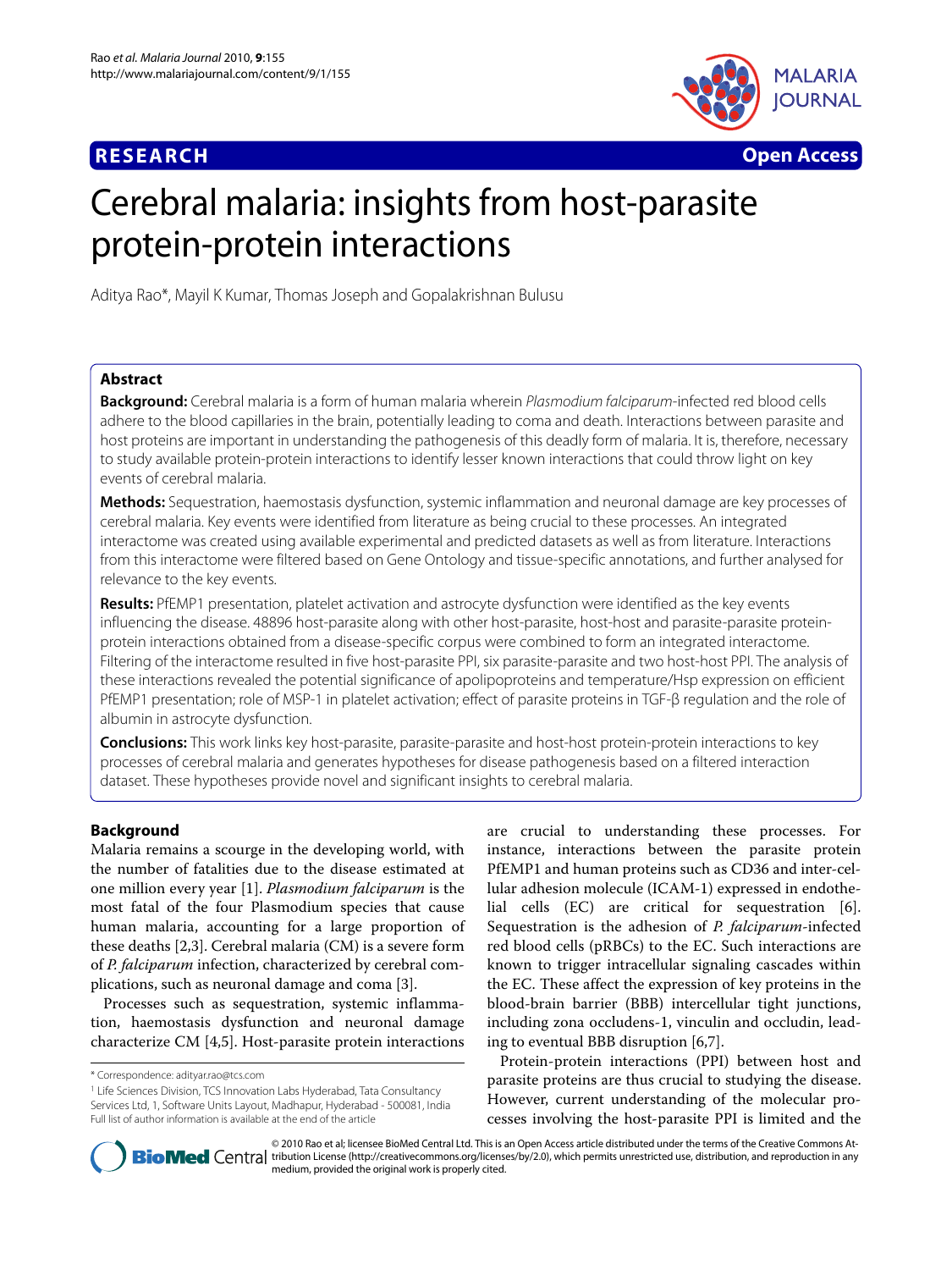significance of a large number of host-parasite PPI yet to be determined. This work integrates PPI from a multitude of sources to create an integrated PPI landscape, and links some of these interactions to key processes and events of CM. The landscape also includes upstream PPI involving only parasite proteins as well as downstream PPI involving only host proteins that are necessary to understand the triggers and outcomes of these processes and events, respectively.

# **Methods**

# **PPI from predicted datasets**

A number of recent studies predict host-*P. falciparum* PPI [[8-](#page-5-7)[11](#page-5-8)]. PPI datasets were obtained from these studies and a unified set of host-parasite PPI was created. Since each dataset uses a different nomenclature system for the human and parasite proteins, all datasets were transformed to enable comparison and integration using common gene names from sources such as UniProt [\[12](#page-5-9)], Ensembl [\[13](#page-5-10)] and PlasmoDB [\[14](#page-5-11)]. For example, Davis *et al* [\[8](#page-5-7)] use the Ensembl protein ID, Dyer *et al* [\[9](#page-5-12)] the Uni-Prot entry name, Krishnadev and Srinivasan [\[10](#page-5-13)] the NCBI gi code, and Vignali *et al* [\[11](#page-5-8)] the UniProt gene names for the human proteins. After this transformation, the various datasets were compared for overlap, and a unified host-*P. falciparum* PPI interactome was created. Figure [1](#page-1-0) depicts the schematic work flow followed to create/filter the relevant PPI used in the study.

#### **CM-specific literature corpus**

An automated literature retrieval module was developed using Entrez Programming Utilities [[15\]](#page-5-14) to retrieve the list of full-text articles relevant to *P. falciparum*. This article set was further pruned using the MeSH controlled vocabulary to obtain only articles relevant to CM. The resultant set was augmented by articles retrieved from the Google Scholar database using appropriate CM-specific query terms.

Crucial review articles from the literature corpus were used to identify events relevant to the main processes of CM. Furthermore, host-parasite, host-host and parasiteparasite PPI reported in literature were also obtained by analysing this corpus. This was done by first checking for article-level co-occurrence of protein pairs using a utility script implemented in Perl. The script automatically downloads the full-text articles from the respective journal websites as Portable Document Format (PDF) files and converts these to text format using the XPDF conversion utility [\[16](#page-5-15)]. All parasite and host proteins that occur in the full-text of each article were identified using dictionary lookup, with PlasmoDB and UniProt/Ensembl being used to create the *P. falciparum* and human protein dictionaries respectively. Only those articles that had at least one protein pair (host-parasite, host-host or para-



<span id="page-1-0"></span>

**Figure 1 Workflow followed to obtain the final PPI interactome**.

site-parasite) were considered for further analysis. The PPI obtained from predicted datasets and CM-specific literature corpus were combined to form the integrated interactome consisting of host-parasite, host-host and parasite-parasite PPI.

#### **Pruning the interactome**

Gene Ontology (GO) annotations for process, function and cellular component can be used to filter out false positives from predicted PPI datasets [[17\]](#page-5-16). Using this approach, GO cellular component annotations from PlasmoDB were used to prune the unified PPI interactome. Interactions involving parasite proteins annotated to be present on the pRBC/merozoite surface or reported to be released during schizont rupture [[18](#page-5-17)[-20](#page-5-18)] were only considered. For the human protein annotations, tissue-specific annotations from UniProt were used to prune the interactome. The resultant interactions were further analysed and filtered based on their relevance to the key events that influence the processes of CM, as identified from the key review articles.

#### **Results**

#### **PPI from predicted datasets**

A comparison of the interactions from the predicted PPI datasets demonstrated very little overlap between the various computationally predicted PPI datasets. For example, there were no common interactions between the Vignali and Krishnadev datasets while the Krishnadev and Dyer datasets had only 10 common interactions. Three common interactions between the Dyer and Lee datasets and four common interactions between Krishnadev and Lee datasets were present. A total of 48,896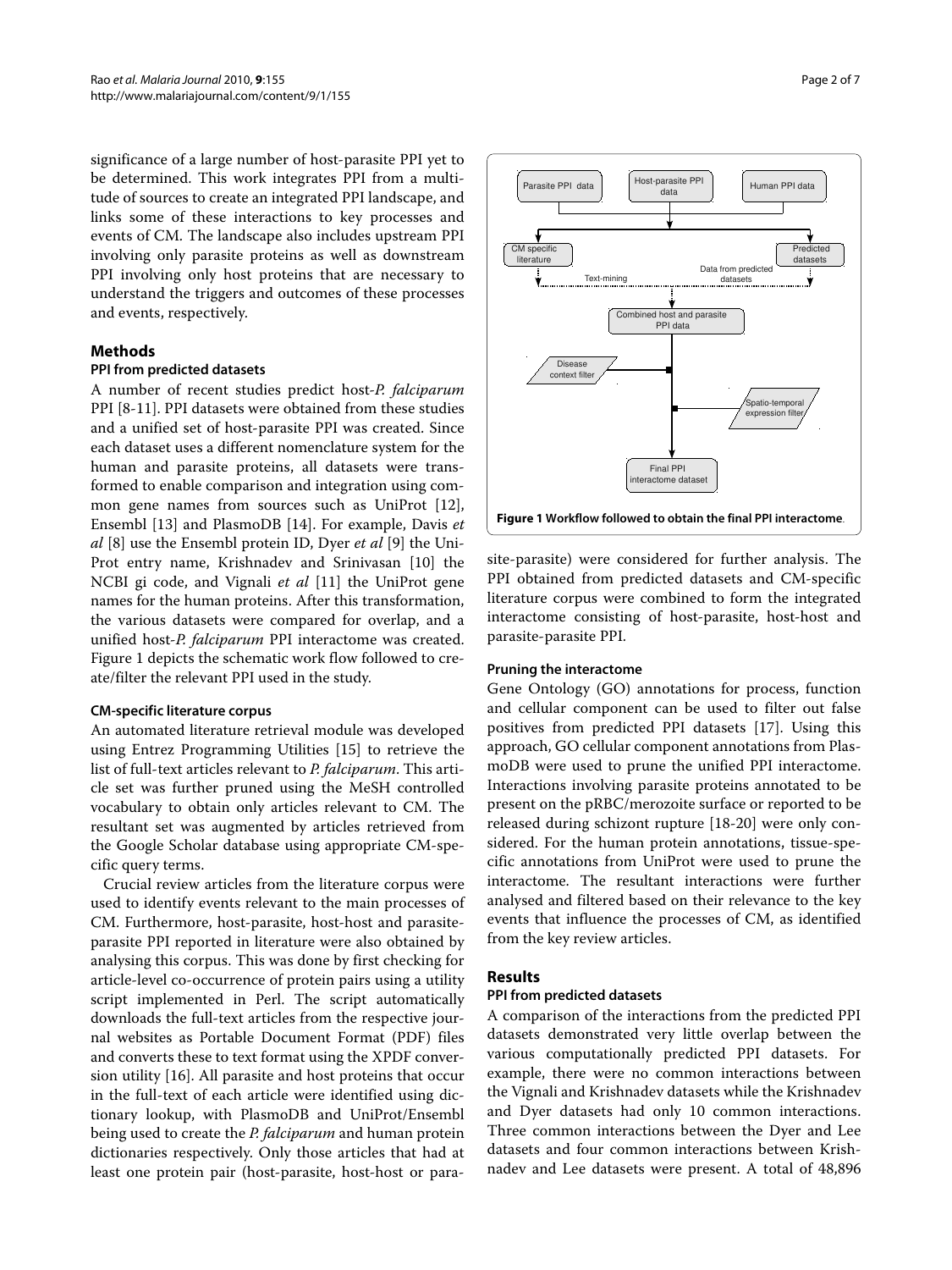host- *P. falciparum* PPI were obtained by unifying all the datasets.

# **CM-specific corpus analysis**

Three events were identified as crucial in influencing sequestration, haemostasis dysfunction, systemic inflammation and neuronal damage, the key processes of CM. They were: PfEMP1 presentation, platelet activation and astrocyte dysfunction. Host-*P. falciparum*, host-host and parasite-parasite PPI reported in literature were obtained by analysing this CM-specific literature corpus. 48,896 host-parasite PPI from the various PPI datasets along with the host-parasite, host-host and parasite-parasite PPI obtained from the literature analysis were combined to form an integrated interactome.

After pruning, the final PPI interactome consisted of five host-parasite PPI, six parasite-parasite and two hosthost PPI. The host-parasite PPI are:

• Parasite protein ETRAMP5 (early transcribed membrane protein 5; PFE1590w) with the human apolipoproteins apoA1, apoB and apoE

• Human glycoprotein integrin gpIIIa with the parasite merozoite surface protein MSP-1 (PFI1475w)

• Interactions between host TGF-β~TGF-β receptors and certain parasite proteins such as PF11\_0188, PFC0755 etc

The parasite-parasite PPI are:

• Parasite proteins ETRAMP5 (PFE1590w) and PfHsp40 (PF14\_0700). Also, PfHsp40 has a direct interaction with PfHsp70 (PF08\_0054) and an indirect interaction with PfHsp86 (PF07\_0029).

The host-host PPI is:

• An interaction between the human serum albumin (HSA) and TGF-β receptors

# **Analysis**

#### **PfEMP1** *presentation*

The *P. falciparum* protein ETRAMP5 is seen to interact with the human apolipoproteins apoA1, apoB and apoE. ETRAMP5 is responsible for the junction formation between the tubulovesicular network (TVN) and the pRBC [[20,](#page-5-18)[21\]](#page-5-19). ETRAMP5 is known to be critical for efficient PfEMP1 presentation on the pRBC membrane [[20,](#page-5-18)[22\]](#page-5-20). It is known that both high and low density serum lipoproteins play a crucial role in efficient PfEMP1 presentation by mediating lipid transport and thereby assisting PfEMP1 transport from the Maurer's clefts to the pRBC surface [\[22](#page-5-20)[,23](#page-5-21)]. This lipoprotein mediated lipid transport occurs via specific apolipoproteins [[24\]](#page-5-22), and it has been speculated that parasite proteins might influence this transport via lipoprotein binding [[25\]](#page-5-23). It is thus possible that interactions between ETRAMP5 and the human apolipoproteins apoA1, apoB and apoE might play a crucial role in lipid transport, thereby influencing efficient PfEMP1 presentation.

ETRAMP5 and the parasite Hsp protein PfHsp40 (PF14\_0700) are also seen to interact. PfHsp40 has a direct interaction with PfHsp70 (PF08\_0054) and an indirect interaction with PfHsp86 (PF07\_0029). Other parasite Hsp proteins such as the PfHsp60 precursor, PfHsp70 and PfHsp90 also interact with various host proteins. The localization of ETRAMP5 to the TVN-pRBC membrane junction occurs via the chaperone activity of PfHsp70 and PfHsp86 and the co-chaperone PfHsp40 [\[26](#page-5-24)]. Another multi-chaperone complex consisting of PfHsp60 precursor, PfHsp70 and PfHsp90 traffics the knob-associatedhistidine-rich protein (KAHRP) to the RBC membrane via the TVN [\[23](#page-5-21)[,27](#page-5-25)]. In addition to ETRAMP5, KAHRP is also critical for efficient PfEMP1 presentation on the pRBC membrane [\[22](#page-5-20),[23](#page-5-21),[27](#page-5-25)]. Increased trafficking of PfEMP1 to the pRBC membrane leading to increased cytoadherence occurs during high temperature [[28\]](#page-5-26). High temperature is also known to increase PfHsp expression and chaperone activity [[28](#page-5-26),[29](#page-5-27)]. Thus, high temperature causes an increase in the expression and chaperone activity of PfHsps causing increased trafficking of KAHRP and ETRAMP5, leading to increased PfEMP1 presentation on the pRBC membrane. Figure [2](#page-3-0)a shows PPI associated with PfEMP1 presentation and sequestration.

## *Platelet activation*

Glycoprotein integrin gpIIIa is seen to interact with the merozoite surface protein MSP-1. MSP-1 is initially expressed as a protein precursor, which undergoes primary proteolytic processing within the pRBC during late trophozoite and schizont stages resulting in four fragments. All the remaining fragments, except for the p19 Glycosylphosphatidylinositol (GPI) anchor present on the pRBC, are shed during schizogony to form a complex in association with MSP-6 and MSP-7 [[30\]](#page-5-28). Platelets are known to be activated via membrane glycoprotein integrins such as gpIIb-IIIa [\[30,](#page-5-28)[31\]](#page-5-29). It is known that parasitederived products released at schizogony can act as triggers for platelet activation via platelet membrane glycoproteins followed by TGF-β release [\[31](#page-5-29)[,32](#page-5-30)]. It can be hypothesized that the MSP-1 complex interacts with gpIIIa *in vivo* resulting in platelet activation. On the other hand, platelets can also get activated on contact with pRBCs [[31\]](#page-5-29). It is possible that the MSP-1 GPI anchor on the pRBC surface interacts with gpIIIa during plateletpRBC contact resulting in platelet activation. Thus, there are two possible *in vivo* scenarios for the MSP-1-gpIIIa interaction to occur.

A set of interactions between TGF-β and parasite proteins as well as those between TGF-β receptors and parasite proteins are observed. Regulation by parasite factors is through direct interactions involving TGF-β [\[33\]](#page-6-0) or through interactions with platelets resulting in TGF-β release [\[32\]](#page-5-30). Experimental evidence suggests that PfTRAP (PF13\_0201) activates latent TGF-β [[33\]](#page-6-0). This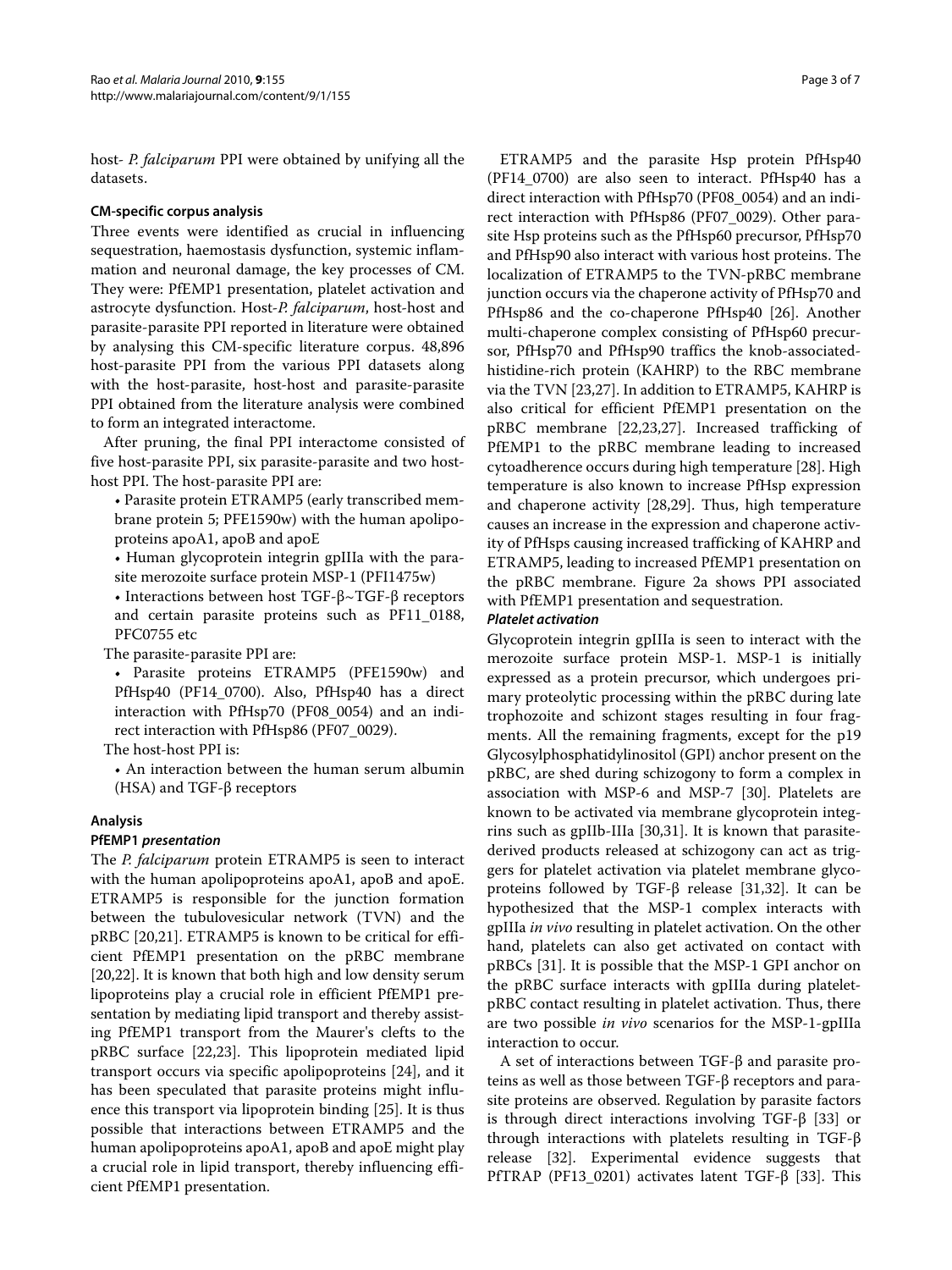<span id="page-3-0"></span>

activation is harmful during the early stages of the infection since TGF-β down-regulates the inflammatory cytokines resulting in reduced parasite clearance. However, in the later stages of the disease, TGF-β activation may be protective through the down-regulation of the systemic inflammation. Hence, the role of TGF-β could depend on the time of its activation by parasite proteins, with activation in early stages resulting in increased parasite clearance time. TGF-β released by activated platelets transduces signals by binding to TGF-β receptor type I (TGFBR1) and TGF- $\beta$  receptor type II (TGFBR2) [\[34](#page-6-1)]. TGF-β receptor mediated signaling is crucial in endothelial apoptosis [\[35](#page-6-2)]. It is also known that the antagonistic binding of inhibitory proteins on TGF-β receptors interferes with TGF-β signaling and causes changes in the normal functioning of TGF-β [\[36,](#page-6-3)[37\]](#page-6-4). Though the exact function of the parasite proteins involved in the PPI is currently unknown, it is possible that parasite proteins might interfere in TGF-β receptor mediated signaling.

Figure [2](#page-3-0)b shows PPI associated with platelet activation and their probable linkage to haemostasis dysfunction/ systemic inflammation.

#### *Astrocyte dysfunction*

An interaction between human serum albumin (HSA) and TGF-β receptors is also present in the landscape. The binding of HSA to astrocyte TGFBR1 and TGFBR2 following BBB disruption is associated with seizures in several neurological diseases [[38,](#page-6-5)[39\]](#page-6-6). HSA mediated astrocyte activation has been studied based on the upregulation of glial fibrillary acidic protein (GFAP) [[40\]](#page-6-7), an intermediate filament protein that maintains mechanical strength of the astrocytes. Up-regulation of GFAP affects potassium and glutamate regulation by astrocytes [\[38](#page-6-5)]. Increased potassium and glutamate concentration in the vicinity of neurons causes neuronal death, leading to seizures caused by a reorganization of neuronal networks in the brain [[40\]](#page-6-7). Figure [2c](#page-3-0) links this interaction to astrocyte dysfunction and neuronal damage.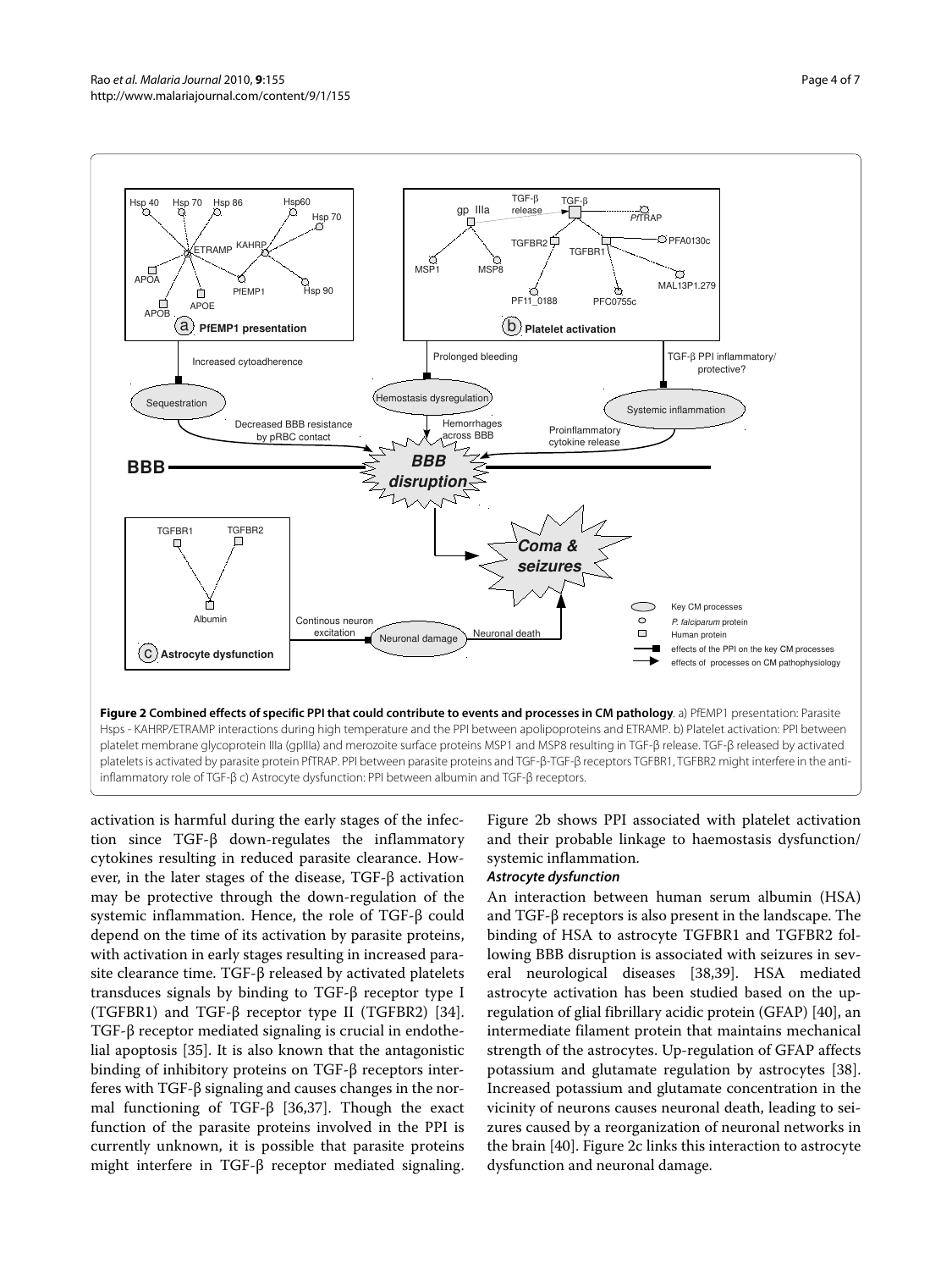#### **Discussion**

This work aims at integrating host-parasite, host-host and parasite-parasite PPI from multitude of sources and using them to study the pathogenesis of CM. Despite a large corpus of literature on *P. falciparum* and human PPI from both experimental and theoretical sources, the *in vivo* significance of most of these PPI is not known. Since each PPI dataset has been derived using different experimental and theoretical methods, the interactions were initially treated as de-contextualized pairs of protein associations. GO annotation filters were then applied to the PPI data, which resulted in a set of host-parasite PPI that are most likely to influence CM pathogenesis. This filtering is dependent on the currently available GO annotations for the various parasite and host proteins, and as a result important protein interaction pairs could also get filtered out. The resulting PPI were then mapped to the key events PfEMP1 presentation, platelet activation and astrocyte damage resulting in a smaller, focused PPI set. Several established PPI not directly involved in these three key events get excluded. For instance, the interaction between PfEMP1 and CD36, which though responsible for increased cytoadherence, is filtered out as this event occurs only after PfEMP1 presentation.

The sequestration of pRBCs to the EC through the surface adhesion receptors [[6\]](#page-5-5) is crucial to CM, since this directly affects BBB structure and function. This process is known to occur mainly through interactions between the *P. falciparum* protein PfEMP1 and human proteins present on endothelial cells. PfEMP1 presentation is thus a key event in the sequestration process. Though KAHRP and ETRAMP are crucial in PfEMP1 presentation, the effect of temperature on the trafficking of these proteins by PfHsps is not fully understood. This work links interactions involving a set of PfHsps that might play a crucial role in the trafficking of ETRAMP and KAHRP to increased PfEMP1 presentation on the pRBCs. In CM, the effect of temperature in the trafficking of PfEMP1 to pRBC surface has been well studied [\[28](#page-5-26)]. Although antipyretics have been associated with reduced parasite clearance [[41\]](#page-6-8), the use of antipyretics in CM-afflicted patients is largely seen as protective [\[28](#page-5-26)]. This is attributed to decreased cytoadherence at lower body temperature, which assists anti-malarial drugs in clearing ringstage parasites before they mature and cytoadhere. Further experimental work is necessary to study if this is due to the effect of antipyretics on the trafficking of ETRAMP and KAHRP resulting in decreased PfEMP1 presentation.

Activated platelets act as bridges between pRBCs and endothelial cells, allowing the binding of pRBC to the endothelium devoid of cytoadherence receptors [[31\]](#page-5-29). The MSP-1-gpIIIa interaction might play a crucial role in platelet activation, either via complex formation with MSP-6/MSP-7 or through contact with pRBCs, thus influencing systemic inflammation in CM. Antibody mediated blocking of the activity of gpIIb-IIIa *in vitro* has revealed decreased platelet activation [[31](#page-5-29)]. Other studies also show lowered antibody response to MSP-1/MSP-6/ MSP-7 in CM patients when compared with non-affected patients [[30](#page-5-28)]. Lowered antibody response to GPI anchor has also been reported in CM non-survivors when compared to the CM survivors [\[42](#page-6-9)]. Hence, the MSP-1-gpIIIa interaction could indicate a novel mechanism of platelet activation by MSP-1. Platelet activation is also associated with tissue factor (TF) expression on the platelet surface [[43\]](#page-6-10). TF expression leads to amplification of the coagulation cascade resulting in the consumption of coagulation factors [\[6\]](#page-5-5). Platelet activation via MSP-1 and gpIIIa might thus also play a role in TF expression on the platelet surface causing amplification of the coagulation cascade, leading to haemostasis dysfunction.

Haemostasis dysfunction during CM culminates in increased endothelial hemorrhage resulting in leakage of plasma proteins, proinflammatory cytokines and parasite factors across the BBB. This influx of foreign substances activates the microglial cells, resident macrophages of the brain and spinal cord. Upon activation, they release proinflammatory cytokines which damage astrocytes and glial cells that are crucial for BBB maintenance [\[44\]](#page-6-11). In addition to the damage caused by this cytotoxic environment, it was hypothesized that the interaction between HSA and the TGF-β receptors TGFBR1 and TGFBR2 could result in astrocyte dysfunction, followed by seizures and neuronal death.

When mapping of the interactome, an interesting observation was the dual behaviour of TGF-β. On the one hand, it has a protective effect on the host during the pathogenesis of CM due to its anti-inflammatory property [[34](#page-6-1)]. During the release of TGF-β mediated by parasite-derived products such as PfTRAP, TGF-β downregulates the proinflammatory cytokine TNF and up-regulates the anti-inflammatory cytokine IL-10 [[34](#page-6-1)]. On the other hand, activated platelets locally release TGF-β that synergizes with TNF in creating a proinflammatory condition leading to BBB disruption [[33\]](#page-6-0). Increased activation of TGF-β during early stages of the disease leads to reduced parasite clearance time; hence it was hypothesized that parasite proteins might regulate TGF-β activation thus increasing parasite survival in the host.

### **Conclusion**

This work integrates disparate experimental and predicted host-parasite, host-host and parasite-parasite PPI into a combined interactome, filters this based on relevance to CM and positions the PPI around key events and processes of the disease. It points to the potential significance of apolipoproteins and Hsps on efficient PfEMP1 presentation, role of MSP-1 in platelet activation, the role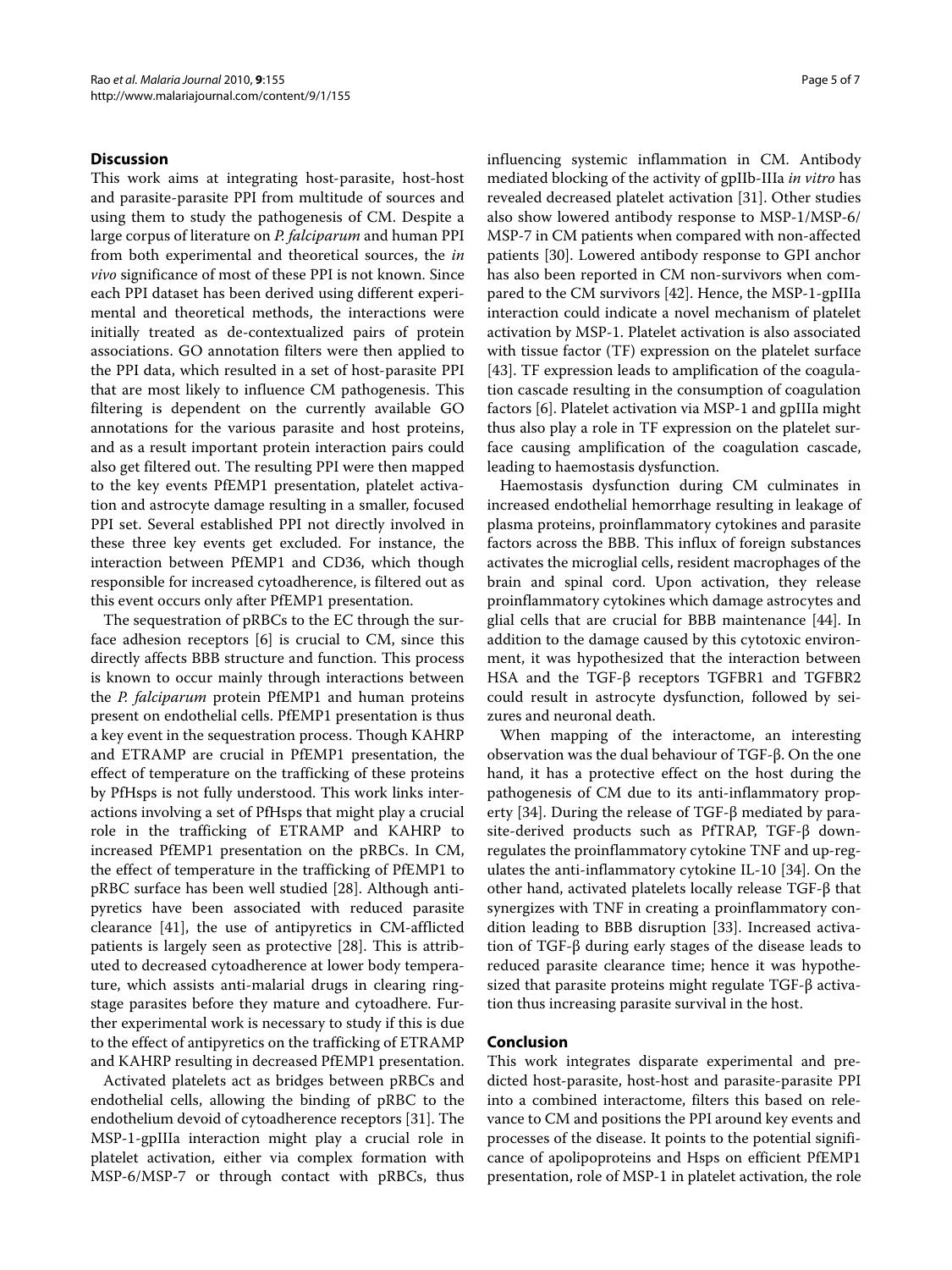of albumin in astrocyte dysfunction and the effect of parasite proteins in TGF-β regulation. The linking of these PPI to the molecular events associated with CM pathogenesis provides a basis for further experiments to determine the molecular basis of this fatal disease.

#### **Competing interests**

The authors declare that they have no competing interests.

#### **Authors' contributions**

MKK carried out the study and drafted the manuscript. TJ and GB participated in the design of the study, drafting of the manuscript and critically revising it. AR conceived the study, and participated in its design and coordination, as well as the drafting of the manuscript. All authors read and approved the final manuscript.

#### **Acknowledgements**

The authors wish to thank Dr. Rajgopal Srinivasan for helpful suggestions during the course of this work and Sri Jyothsna Yeleswarapu for critical feedback on the manuscript.

#### **Author Details**

Life Sciences Division, TCS Innovation Labs Hyderabad, Tata Consultancy Services Ltd, 1, Software Units Layout, Madhapur, Hyderabad - 500081, India

#### Received: 12 March 2010 Accepted: 9 June 2010 Published: 9 June 2010

#### **References**

- <span id="page-5-0"></span>WHO: World Malaria Report 2008. World Health Organization, WHO/ HTM/GMP/2008.1**.** 2008 [[http://www.who.int/malaria/wmr2008/](http://www.who.int/malaria/wmr2008/malaria2008.pdf) [malaria2008.pdf\]](http://www.who.int/malaria/wmr2008/malaria2008.pdf).
- <span id="page-5-1"></span>2. Han ET, Watanabe R, Sattabongkot J, Khuntirat B, Sirichaisinthop J, Iriko H, Jin L, Takeo S, Tsuboi T: Detection of four Plasmodium species by genusand species-specific loop-mediated isothermal amplification for clinical diagnosis**[.](http://www.ncbi.nlm.nih.gov/entrez/query.fcgi?cmd=Retrieve&db=PubMed&dopt=Abstract&list_uids=17567794)** J Clin Microbiol 2007, 45:2521-2528.
- <span id="page-5-2"></span>3. Moxon CA, Heyderman RS, Wassmer SC: Dysregulation of coagulation in cerebral malaria**.** Mol Biochem Parasitol 2009, 166:99-108.
- <span id="page-5-3"></span>4. van der Heyde HC, Nolan J, Combes V, Gramaglia I, Grau GE: A unified hypothesis for the genesis of cerebral malaria: sequestration, inflammation and hemostasis leading to microcirculatory dysfunction**.** Trends Parasitol 2006, 22:503-508.
- <span id="page-5-4"></span>5. Wilson NO, Huang MB, Anderson W, Bond V, Powell M, Thompson WE, Armah HB, Adjei AA, Gyasi R, Tettey Y, Stiles JK: Soluble factors from Plasmodium falciparum-infected erythrocytes induce apoptosis in human brain vascular endothelial and neuroglia cells**.** Mol Biochem Parasitol 2008, 162:172-176.
- <span id="page-5-5"></span>6. Chakravorty SJ, Hughes KR, Craig AG: Host response to cytoadherence in Plasmodium falciparum**.** Biochem Soc Trans 2008, 36:221-228.
- <span id="page-5-6"></span>7. Medana IM, Turner GD: Human cerebral malaria and the blood-brain barrier**[.](http://www.ncbi.nlm.nih.gov/entrez/query.fcgi?cmd=Retrieve&db=PubMed&dopt=Abstract&list_uids=16616145)** Int J Parasitol 2006, 36:555-568.
- <span id="page-5-7"></span>8. Davis FP, Barkan DT, Eswar N, McKerrow JH, Sali A: Host pathogen protein interactions predicted by comparative modeling**.** Protein Sci 2007, 16:2585-2596.
- <span id="page-5-12"></span>9. Dyer MD, Murali TM, Sobral BW: Computational prediction of hostpathogen protein-protein interactions**.** Bioinformatics 2007, 23:59-66.
- <span id="page-5-13"></span>10. Krishnadev O, Srinivasan N: A data integration approach to predict hostpathogen protein-protein interactions: application to recognize protein interactions between human and a malarial parasite**.** In Silico Biol 2008, 8:235-250.
- <span id="page-5-8"></span>11. Vignali M, McKinlay A, LaCount DJ, Chettier R, Bell R, Sahasrabudhe S, Hughes RE, Fields S: Interaction of an atypical Plasmodium falciparum ETRAMP with human apolipoproteins**.** Malar J 2008, 7:211.
- <span id="page-5-9"></span>12. The UniProt Consortium: The Universal Protein Resource (UniProt)**.** Nucleic Acids Res 2009, 37:D169-D174.
- <span id="page-5-10"></span>13. Hubbard TJ, Aken BL, Ayling S, Ballester B, Beal K, Bragin E, Brent S, Chen Y, Clapham P, Clarke L, Coates G, Fairley S, Fitzgerald S, Fernandez-Banet J, Gordon L, Graf S, Haider S, Hammond M, Holland R, Howe K, Jenkinson A, Johnson N, Kahari A, Keefe D, Keenan S, Kinsella R, Kokocinski F, Kulesha E, Lawson D, Longden I, Megy K, Meidl P, Overduin B, Parker A, Pritchard B,

Rios D, Schuster M, Slater G, Smedley D, Spooner W, Spudich G, Trevanion S, Vilella A, Vogel J, White S, Wilder S, Zadissa A, Birney E, Cunningham F, Curwen V, Durbin R, Fernandez-Suarez XM, Herrero J, Kasprzyk A, Proctor G, Smith J, Searle S, Flicek P: Ensembl 2009**.** Nucleic Acids Res 2009, 37:D690-697.

- <span id="page-5-11"></span>14. Aurrecoechea C, Brestelli J, Brunk BP, Dommer J, Fischer S, Gajria B, Gao X, Gingle A, Grant G, Harb OS, Heiges M, Innamorato F, Iodice J, Kissinger JC, Kraemer E, Li W, Miller JA, Nayak V, Pennington C, Pinney DF, Roos DS, Ross C, Stoeckert CJ Jr, Treatman C, Wang H: PlasmoDB: a functional genomic database for malaria parasites**.** Nucleic Acids Res 2009:D539-543.
- <span id="page-5-14"></span>15. Sayers EW, Barrett T, Benson DA, Bolton E, Bryant SH, Canese K, Chetvernin V, Church DM, Dicuccio M, Federhen S, Feolo M, Geer LY, Helmberg W, Kapustin Y, Landsman D, Lipman DJ, Lu Z, Madden TL, Madej T, Maglott DR, Marchler-Bauer A, Miller V, Mizrachi I, Ostell J, Panchenko A, Pruitt KD, Schuler GD, Sequeira E, Sherry ST, Shumway M, Sirotkin K, Slotta D, Souvorov A, Starchenko G, Tatusova TA, Wagner L, Wang Y, John Wilbur W, Yaschenko E, Ye J: Database resources of the National Center for Biotechnology Information**.** Nucleic Acids Res 2010, 38:D5-16.
- <span id="page-5-15"></span>16. The Foo Labs [\[http://www.foolabs.com/xpdf\]](http://www.foolabs.com/xpdf)
- <span id="page-5-16"></span>17. Mahdavi MA, Lin YH: False positive reduction in protein-protein interaction predictions using gene ontology annotations**.** BMC Bioinformatics 2007, 8:262.
- <span id="page-5-17"></span>18. Lyon JA, Haynes JD, Diggs CL, Chulay JD, Pratt-Rossiter JM: Plasmodium falciparum antigens synthesized by schizonts and stabilized at the merozoite surface by antibodies when schizonts mature in the presence of growth inhibitory immune serum[.](http://www.ncbi.nlm.nih.gov/entrez/query.fcgi?cmd=Retrieve&db=PubMed&dopt=Abstract&list_uids=3512711) JImmunol 1986, 136:2252-2258.
- 19. Camus D, Lyon JA, Reaud-Jareed T, Haynes JD, Diggs CL: Characterization of gp195 processed products purified from Plasmodium falciparum culture supernates**.** Mol Biochem Parasitol 1987, 26:21-27.
- <span id="page-5-18"></span>20. Spielmann T, Fergusen DJ, Beck HP: etramps, a new Plasmodium falciparum gene family coding for developmentally regulated and highly charged membrane proteins located at the parasite-host cell interface**[.](http://www.ncbi.nlm.nih.gov/entrez/query.fcgi?cmd=Retrieve&db=PubMed&dopt=Abstract&list_uids=12686607)** Mol Biol Cell 2003, 14:1529-1544.
- <span id="page-5-19"></span>21. Haldar K, Samuel BU, Mohandas N, Harrison T, Hiller NL: Transport mechanisms in pRBCs lipid rafts and TVN**.** Int J Parasitol 2001, 31:1393-1401.
- <span id="page-5-20"></span>22. Epp C, Deitsch K: Deciphering the export pathway of malaria surface proteins**.** Trends Parasitol 2006, 22:401-404.
- <span id="page-5-21"></span>23. Frankland S, Elliott SR, Yosaatmadja F, Beeson JG, Rogerson SJ, Adisa A, Tilley L: Serum Lipoproteins Promote Efficient Presentation of the Malaria Virulence Protein PfEMP1 at the Erythrocyte Surface**.** Eukaryotic Cell 2007, 6:1584-1594.
- <span id="page-5-22"></span>24. Mahley RW, Innerarity TL, Rall SC Jr: Weisgraber KH. Plasma lipoproteins: apolipoprotein structure and function. *I Lipid Res* 1984, 25:1277-1294.
- <span id="page-5-23"></span>25. Grellier P, Rigomier D, Clavey V, Fruchart JC, Schrevel J: Lipid traffic between high density lipoproteins and Plasmodium falciparuminfected red blood cells**.** J Cell Biol 1991, 112:267-277.
- <span id="page-5-24"></span>26. Pavithra SR, Kumar R, Tatu U: Systems analysis of chaperone networks in the malarial parasite Plasmodium falciparum**.** PLoS Comput Biol 2007, 3:1701-1715.
- <span id="page-5-25"></span>27. Udomsangpetch R, Pipitaporn B, Silamut K, Pinches R, Kyes S, Looareesuwan S, Newbold C, White NJ: Febrile temperatures induce cytoadherence of ring-stage Plasmodium falciparum-infected erythrocytes**.** Proc Natl Acad Sci USA 2002, 99:11825-11829.
- <span id="page-5-26"></span>28. Nollen EA, Brunstingm JF, Roelofsen H, Weber LA, Kampinga HH: In vivo chaperone activity of heat shock protein 70 and thermotolerance**[.](http://www.ncbi.nlm.nih.gov/entrez/query.fcgi?cmd=Retrieve&db=PubMed&dopt=Abstract&list_uids=10022894)** Mol Cell Biol 1999, 19:2069-2079.
- <span id="page-5-27"></span>29. Oakley MS, Kumar S, Anantharaman V, Zheng H, Mahajan B, Haynes JD, Moch JK, Fairhurst R, McCutchan TF, Aravind L: Molecular factors and biochemical pathways induced by febrile temperature in intraerythrocytic Plasmodium falciparum parasites**[.](http://www.ncbi.nlm.nih.gov/entrez/query.fcgi?cmd=Retrieve&db=PubMed&dopt=Abstract&list_uids=17283083)** Infect Immun 2007, 75:2012-2025.
- <span id="page-5-28"></span>30. Männel DN, Grau GE: Role of platelet adhesion in homeostasis and immunopathology**.** Mol Pathol 1997, 50:175-185.
- <span id="page-5-29"></span>31. Combes V, Coltel N, Faille D, Wassmer SC, Grau GE: Cerebral malaria: role of microparticles and platelets in alterations of the blood-brain barrier**.** Int J Parasitol 2006, 36:541-546.
- <span id="page-5-30"></span>32. Wassmer SC, de Souza JB, Frère C, Candal FJ, Juhan-Vague I, Grau GE: TGFbeta1 released from activated platelets can induce TNF-stimulated human brain endothelium apoptosis: a new mechanism for